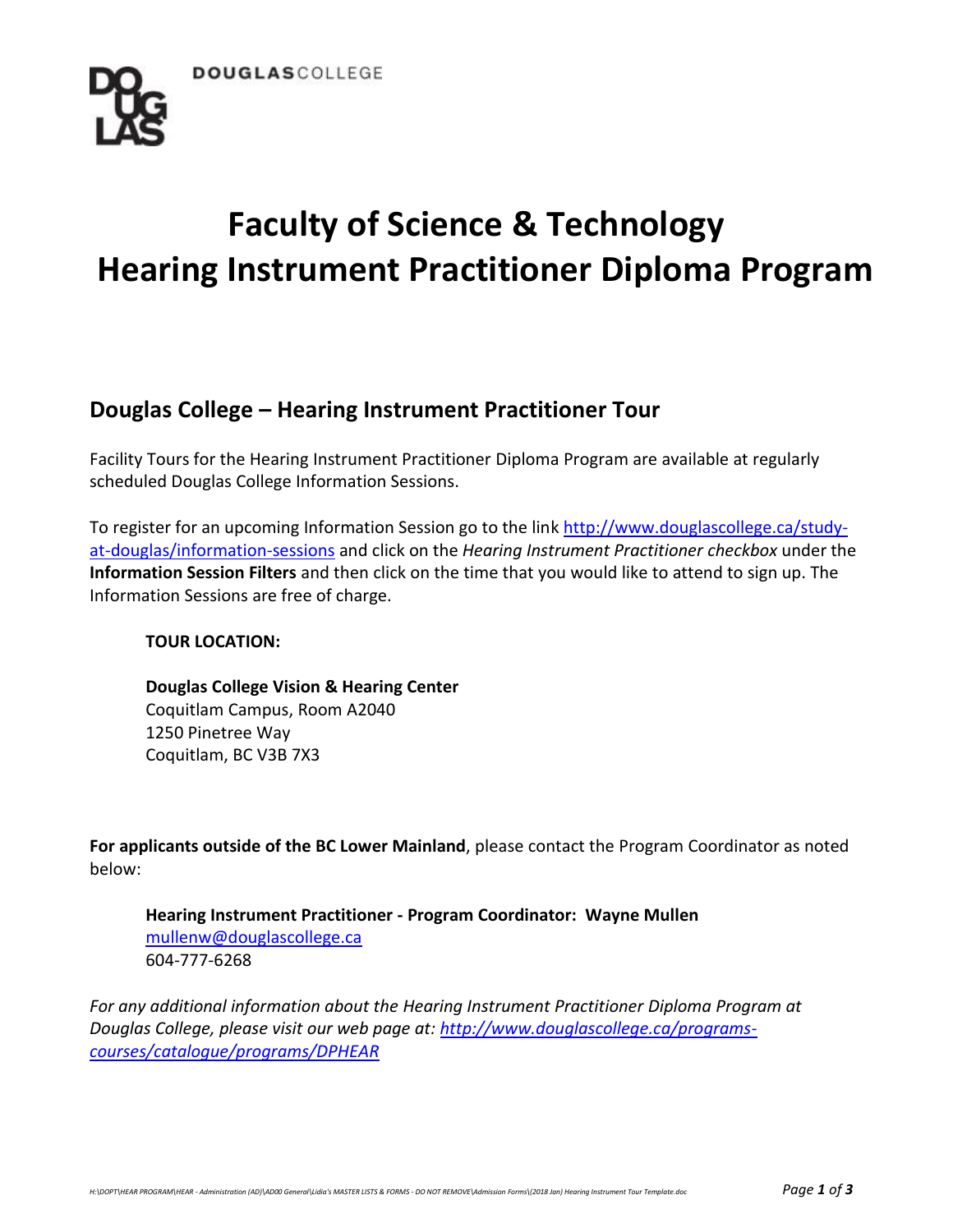

## **Hearing Instrument Practitioner Diploma Program LAB TOUR QUESTIONS**

**The lab tour form is your research into the profession. Use three of these questions as a guide during your tour.**

**(For tours completed at Douglas College, please return page 3 of your completed form indicating you have satisfied the Hearing Instrument Practitioner Program tour requirement).**

**(For tours completed elsewhere, please return page 2 and 3 of your completed form indicating you have satisfied the Hearing Instrument Practitioner Program tour requirement).**

**1. What do Hearing Instrument Practitioners in your location do in a typical day?**

- **2. What type of services does this office provide?**
- **3. How do you attract most of your clients?**
- **4. How is a hearing test performed?**
- **5. How are hearing aids selected for a client?**
- **6. How are hearing aids programmed?**
- **7. What tools are used to repair hearing aids?**
- **8. Will accounting and computer skills be required for this profession and why?**
- **9. Do you keep files on each patient? Why?**
- **10. As a Hearing Instrument Practitioner, how do you stay current?**